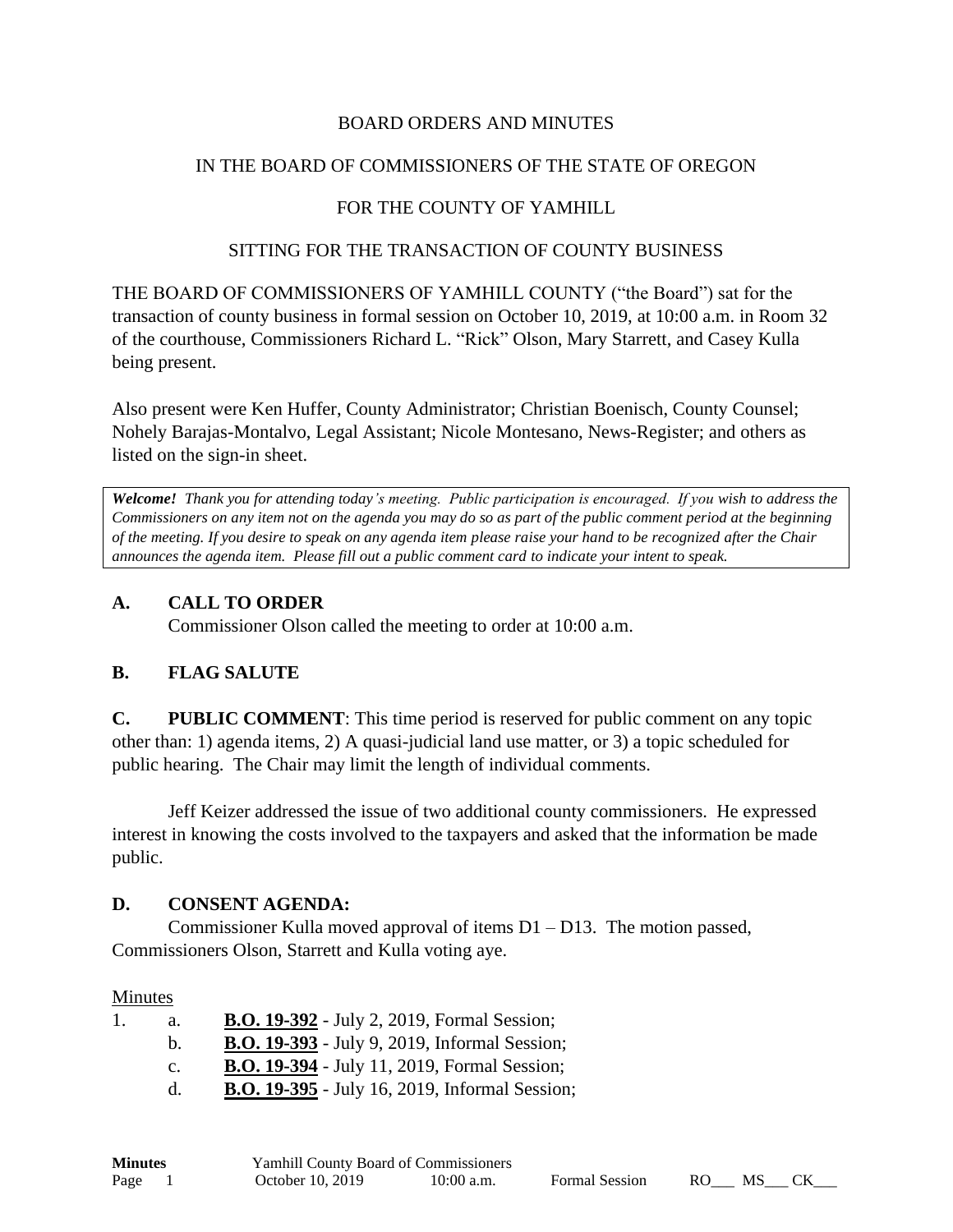- e. **B.O. 19-396** July 18, 2019, Formal Session;
- f. **B.O. 19-397** July 23, 2019, Informal Session;
- g. **B.O. 19-398** July 25, 2019, Formal Session; and
- h. **B.O. 19-399** July 30,2019, Informal Session

# Contracts & Grants

2. **B.O. 19-400** - Approval of Amendment #1 to an agreement between Yamhill County and the City of Amity (B.O. 18-429) for the purchase of surplus property retroactive to October 1, 2019 through May 31, 2020, monthly rate \$20,112.92, June 1, 2020 through June 30, 2020 monthly rate \$20,112.94.

3. **B.O. 19-401** - Approval of Intergovernmental Agreement #5904 between Yamhill County and the Department of Corrections (DOC) for the funding of community supervised felons, effective July 1, 2019 through June 30, 2021.

4. **B.O. 19-402** - Approval of Intergovernmental Agreement #5865 between Yamhill County and the Department of Corrections for the supervision and treatment of Measure 57 offenders, effective July 1, 2019 through June 30, 2021.

5. **B.O. 19-403** - Approval of Amendment #1 to an agreement between Yamhill County and Yamhill Valley Treatment, dba Provoking Hope (B.O. 18-300) for additional treatment options and services in the not-to-exceed amount of \$55,000, retroactive to May 1, 2019 through June 30, 2020.

6. **B.O. 19-404** - Approval of Amendment #3 to the agreement between Yamhill County Health and Human Services and Catholic Community Services (B.O. 15-236) for the addition of a Skill Builder position and facility upgrades in the not-to-exceed amount of \$1,775,328.44 retroactive to October 1, 2019 through September 30, 2020.

7. **B.O. 19-405** - Approval of an agreement between Yamhill County Health & Human Services and the Oregon Department of Human Services for the Ticket-To-Work self-sufficiency program services, not-to-exceed amount of \$60,000, retroactive July 1, 2019 through June 30, 2021.

8. **B.O. 19-406** - Approval of a contract employment agreement between Yamhill County Health & Human Services and Marly Kennedy to provide professional psychiatric behavioral health services at the rate of \$87/hour, effective October 9, 2019 through June 30,2020.

9. **B.O. 19-407** - Approval of purchasing ShoreTel yearly maintenance support from Structured, in the amount of \$32,289.75 for the 2019-20 fiscal year.

10. **B.O. 19-408** - Approval of the contract between Yamhill County Assessor's Office and Andrea White dba Trask Mountain Editing effective October 14, 2019 through June 30, 2020 in the not-to-exceed amount of \$35,000.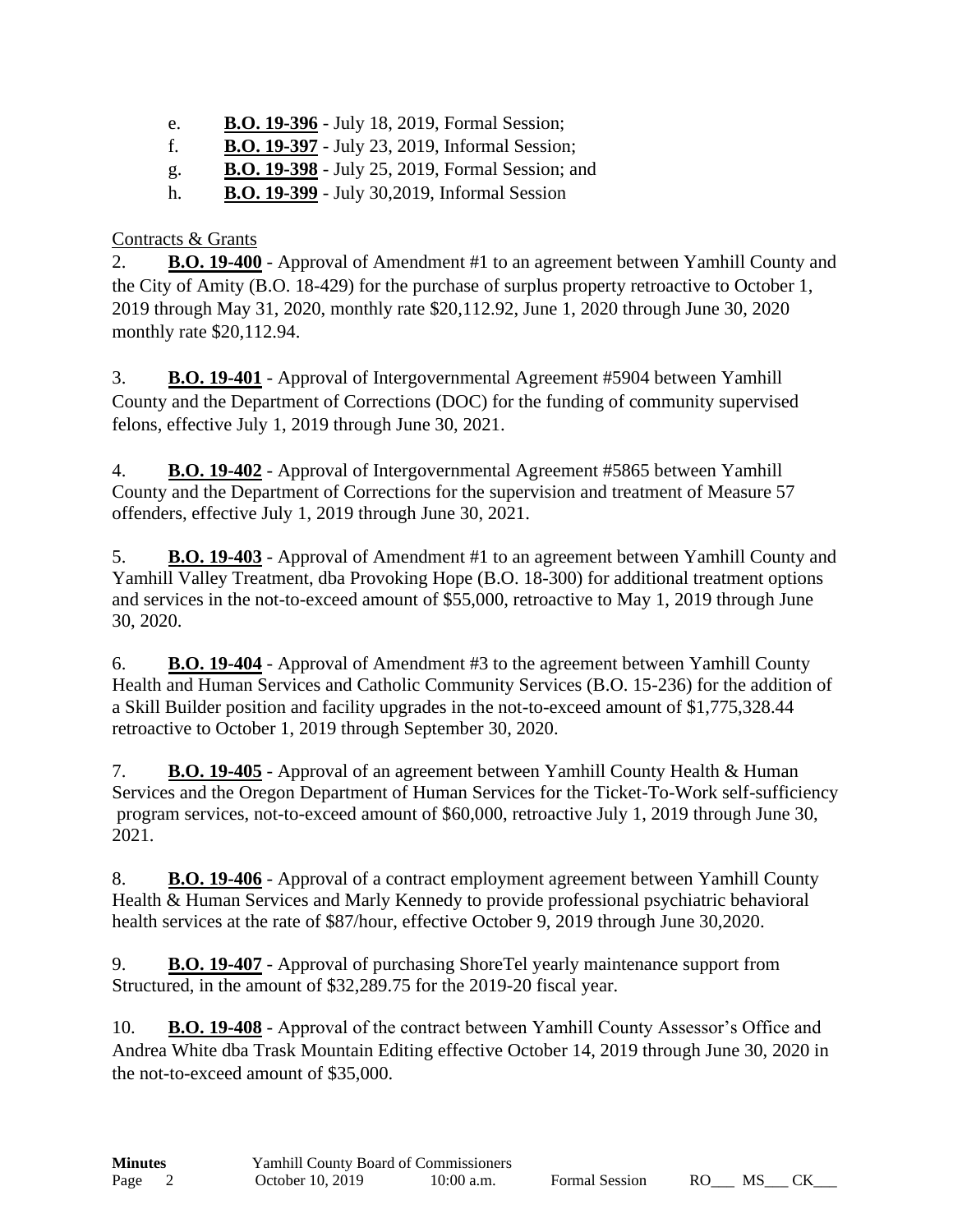## **Committees**

11. **B.O. 19-409** - Approval of the appointment of Toney Cinnamon to the Housing Authority of Yamhill County Board to serve the remaining term of Mike Gougler, term to expire December 31, 2021.

## Personnel

12. **B.O. 19-410** - Approval of additional position management authority for Health & Human Services to delete 2.0 FTE of Program Manager I and 1.0 FTE of Program Manager IV; add 2.0 FTE of Program Manager III and 2.0 FTE of Program Manager II.

Plans

13. **B.O. 19-411** - Approval of the 2019-21 Community Corrections Biennial Plan.

# **E. OLD BUSINESS:** None.

**F. OTHER BUSINESS** (Add-ons and non-consent items):

1. **B.O. 19-412** - Consideration of approval of an agreement between Yamhill County, acting by and through the Yamhill County Transit Agency, and Safety Vision for the purchase of a new camera system in YCTA buses in the amount of \$89,169.

Commissioner Kulla moved approval of item F1. The motion passed, Commissioners Olson, Starrett and Kulla voting aye.

# **G. PUBLIC HEARINGS:** None.

# **H. ANNOUNCEMENTS:**

1. For information on county advisory committee vacancies, please refer to the county's website, [https://www.co.yamhill.or.us/content/board-commissioners-committees,](https://www.co.yamhill.or.us/content/board-commissioners-committees) or call the Board of Commissioners' office at 503-434-7501 or 503-554-7801 (toll-free from Newberg).

2. For questions regarding accessibility or to request an accommodation contact the Board of Commissioners' office at (503)-434-7501 or (503)-554-7801 (toll-free from Newberg) or email at [bocinfo@co.yamhill.or.us](mailto:bocinfo@co.yamhill.or.us)

3. Electronic versions of all meeting agendas and meeting information packets can be found at the county's website:<https://www.co.yamhill.or.us/meetings>

Following Commissioner announcements, the meeting adjourned at 10:15 a.m.